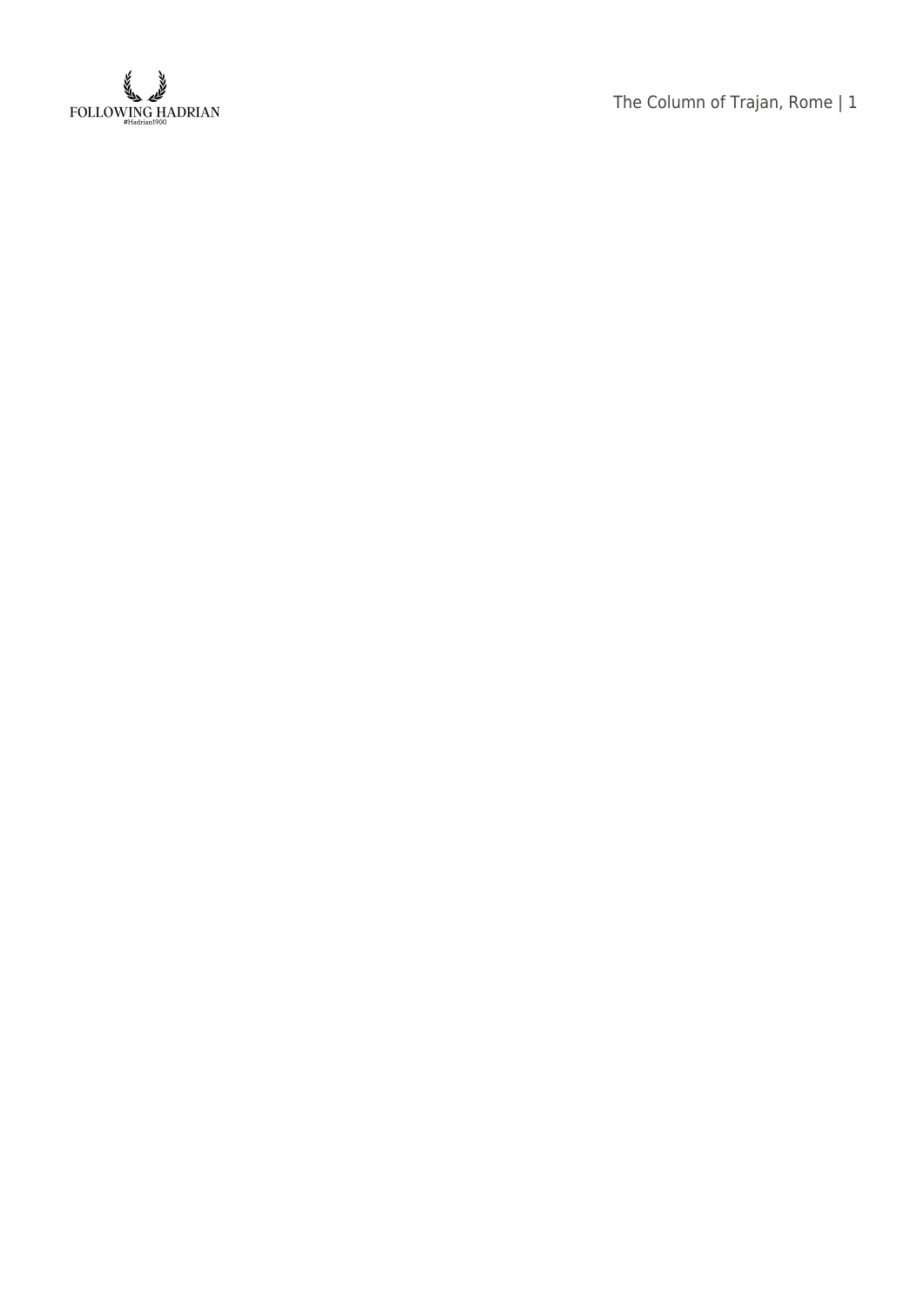

The Column of Trajan, Rome | 2